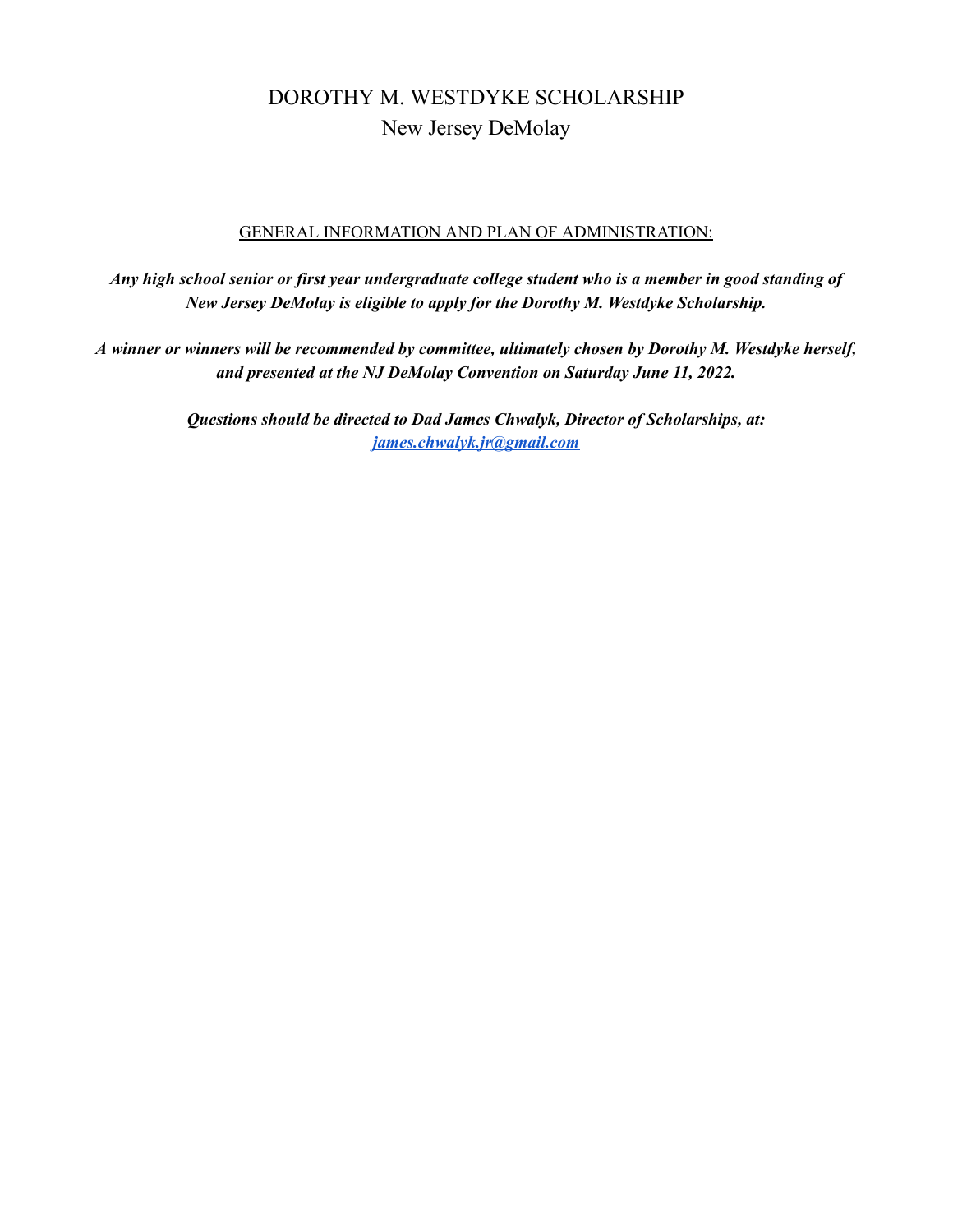# DOROTHY M. WESTDYKE SCHOLARSHIP New Jersey DeMolay

Application # \_\_\_\_\_\_\_\_

**Note**: All applications must be submitted no later than May 31, 2022 and are to be typed or written in ink using legible handwriting. All information is for the confidential use of the Scholarship Committee and is subject to verification from other sources. **Do not put identifying names on any pages except this one.**

*Return this application to Dad James Chwalyk, Director of Scholarships, 39 Newark Ave., Bloomfield, NJ 07003.*

| Name:             |  |  |
|-------------------|--|--|
| <b>Residence:</b> |  |  |
|                   |  |  |
|                   |  |  |
| Telephone:        |  |  |

## **CERTIFICATION OF APPLICANT**

I HEREBY CERTIFY that I have read the Plan of Administration of the Dorothy M. Westdyke Scholarship Award, and that the facts contained within this application are true and correct to the best of my knowledge. I further agree that if I receive the Dorothy M. Westdyke Scholarship Award, I will accept it subject to the rules and regulations of the Plan of Administration.

|                       |                                                                                                                                                                                                                                       | Chapter, located in ___________________, New Jersey             |
|-----------------------|---------------------------------------------------------------------------------------------------------------------------------------------------------------------------------------------------------------------------------------|-----------------------------------------------------------------|
|                       | <b>CERTIFICATIONS OF PARENT OR GUARDIAN AND CHAPTER ADVISOR</b><br>WE HEREBY DECLARE that we have read the answers of the applicant in the foregoing statement, and that they<br>are correct to the best of our knowledge and belief. |                                                                 |
| Date: $\qquad \qquad$ |                                                                                                                                                                                                                                       |                                                                 |
| Date:                 | <b>Signature of Chapter Advisor:</b>                                                                                                                                                                                                  |                                                                 |
|                       |                                                                                                                                                                                                                                       | Note: Signature does not indicate endorsement of the applicant. |
|                       | Attendance Record: (Chapter Advisor, please estimate the percentage of the applicant's attendance at meetings<br>over the past 3 years. Refer to other sources if necessary and make the best possible effort to be accurate.)        |                                                                 |

**This year: \_\_\_\_\_\_\_\_\_% Last year: \_\_\_\_\_\_\_\_\_% Previous year: \_\_\_\_\_\_\_\_\_%**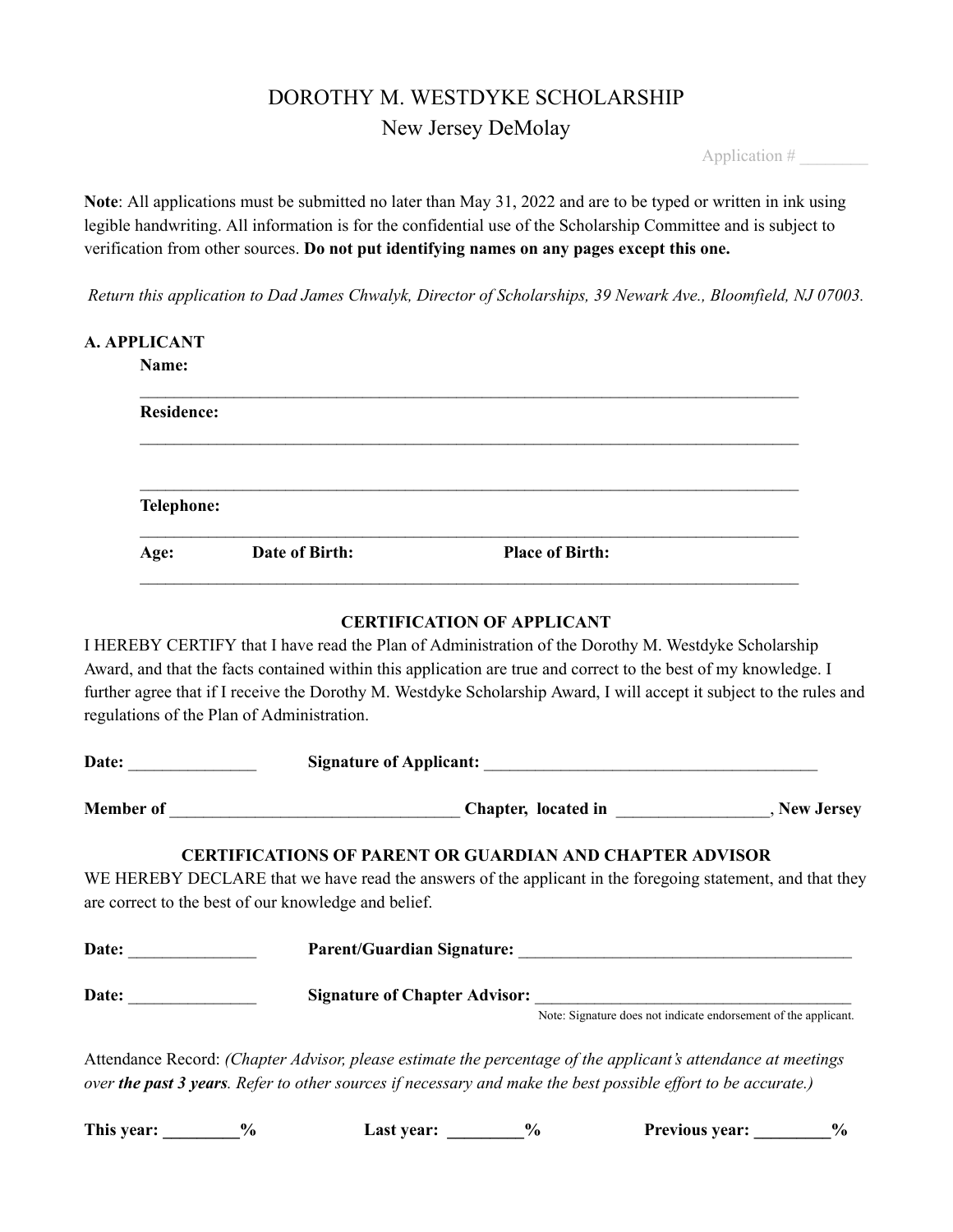Application #

## **B. EDUCATIONAL HISTORY**

|  | Date Enrolled:   Date Completed:   School Name: |  | Location: | <b>Courses Completed: (or ALL)</b> |  |
|--|-------------------------------------------------|--|-----------|------------------------------------|--|
|  |                                                 |  |           |                                    |  |
|  |                                                 |  |           |                                    |  |
|  |                                                 |  |           |                                    |  |

#### **Previous Schools Attended:**

# **To which schools have you applied for admission?**

| <b>School Name:</b> | Location: | Have you been notified of acceptance? |
|---------------------|-----------|---------------------------------------|
|                     |           |                                       |
|                     |           |                                       |
|                     |           |                                       |

 $\mathcal{L}_\mathcal{L} = \mathcal{L}_\mathcal{L} = \mathcal{L}_\mathcal{L} = \mathcal{L}_\mathcal{L} = \mathcal{L}_\mathcal{L} = \mathcal{L}_\mathcal{L} = \mathcal{L}_\mathcal{L} = \mathcal{L}_\mathcal{L} = \mathcal{L}_\mathcal{L} = \mathcal{L}_\mathcal{L} = \mathcal{L}_\mathcal{L} = \mathcal{L}_\mathcal{L} = \mathcal{L}_\mathcal{L} = \mathcal{L}_\mathcal{L} = \mathcal{L}_\mathcal{L} = \mathcal{L}_\mathcal{L} = \mathcal{L}_\mathcal{L}$  $\mathcal{L}_\mathcal{L} = \mathcal{L}_\mathcal{L} = \mathcal{L}_\mathcal{L} = \mathcal{L}_\mathcal{L} = \mathcal{L}_\mathcal{L} = \mathcal{L}_\mathcal{L} = \mathcal{L}_\mathcal{L} = \mathcal{L}_\mathcal{L} = \mathcal{L}_\mathcal{L} = \mathcal{L}_\mathcal{L} = \mathcal{L}_\mathcal{L} = \mathcal{L}_\mathcal{L} = \mathcal{L}_\mathcal{L} = \mathcal{L}_\mathcal{L} = \mathcal{L}_\mathcal{L} = \mathcal{L}_\mathcal{L} = \mathcal{L}_\mathcal{L}$ 

 $\mathcal{L}_\mathcal{L} = \mathcal{L}_\mathcal{L} = \mathcal{L}_\mathcal{L} = \mathcal{L}_\mathcal{L} = \mathcal{L}_\mathcal{L} = \mathcal{L}_\mathcal{L} = \mathcal{L}_\mathcal{L} = \mathcal{L}_\mathcal{L} = \mathcal{L}_\mathcal{L} = \mathcal{L}_\mathcal{L} = \mathcal{L}_\mathcal{L} = \mathcal{L}_\mathcal{L} = \mathcal{L}_\mathcal{L} = \mathcal{L}_\mathcal{L} = \mathcal{L}_\mathcal{L} = \mathcal{L}_\mathcal{L} = \mathcal{L}_\mathcal{L}$  $\mathcal{L}_\mathcal{L} = \mathcal{L}_\mathcal{L} = \mathcal{L}_\mathcal{L} = \mathcal{L}_\mathcal{L} = \mathcal{L}_\mathcal{L} = \mathcal{L}_\mathcal{L} = \mathcal{L}_\mathcal{L} = \mathcal{L}_\mathcal{L} = \mathcal{L}_\mathcal{L} = \mathcal{L}_\mathcal{L} = \mathcal{L}_\mathcal{L} = \mathcal{L}_\mathcal{L} = \mathcal{L}_\mathcal{L} = \mathcal{L}_\mathcal{L} = \mathcal{L}_\mathcal{L} = \mathcal{L}_\mathcal{L} = \mathcal{L}_\mathcal{L}$ 

#### **What course of study do you intend to pursue, and what profession do you plan to practice?**

#### **What financial aid, if any, have you already received to assist in furthering your education?**

# **C. DeMOLAY HISTORY**

| Date of Initiation:                 | <b>Chapter:</b>                                                                                                       |  |
|-------------------------------------|-----------------------------------------------------------------------------------------------------------------------|--|
|                                     |                                                                                                                       |  |
| <b>Chapter Offices Held:</b>        | <u> 1989 - Johann Stoff, amerikansk politiker (d. 1989)</u>                                                           |  |
|                                     |                                                                                                                       |  |
|                                     |                                                                                                                       |  |
|                                     |                                                                                                                       |  |
| <b>Jurisdictional Offices Held:</b> | <u> 1980 - Johann Johann Stein, marwolaethau (b. 1980)</u>                                                            |  |
|                                     |                                                                                                                       |  |
|                                     |                                                                                                                       |  |
|                                     |                                                                                                                       |  |
| <b>Awards and Honors:</b>           | <u> 2000 - Jan James James James James James James James James James James James James James James James James Ja</u> |  |
|                                     |                                                                                                                       |  |